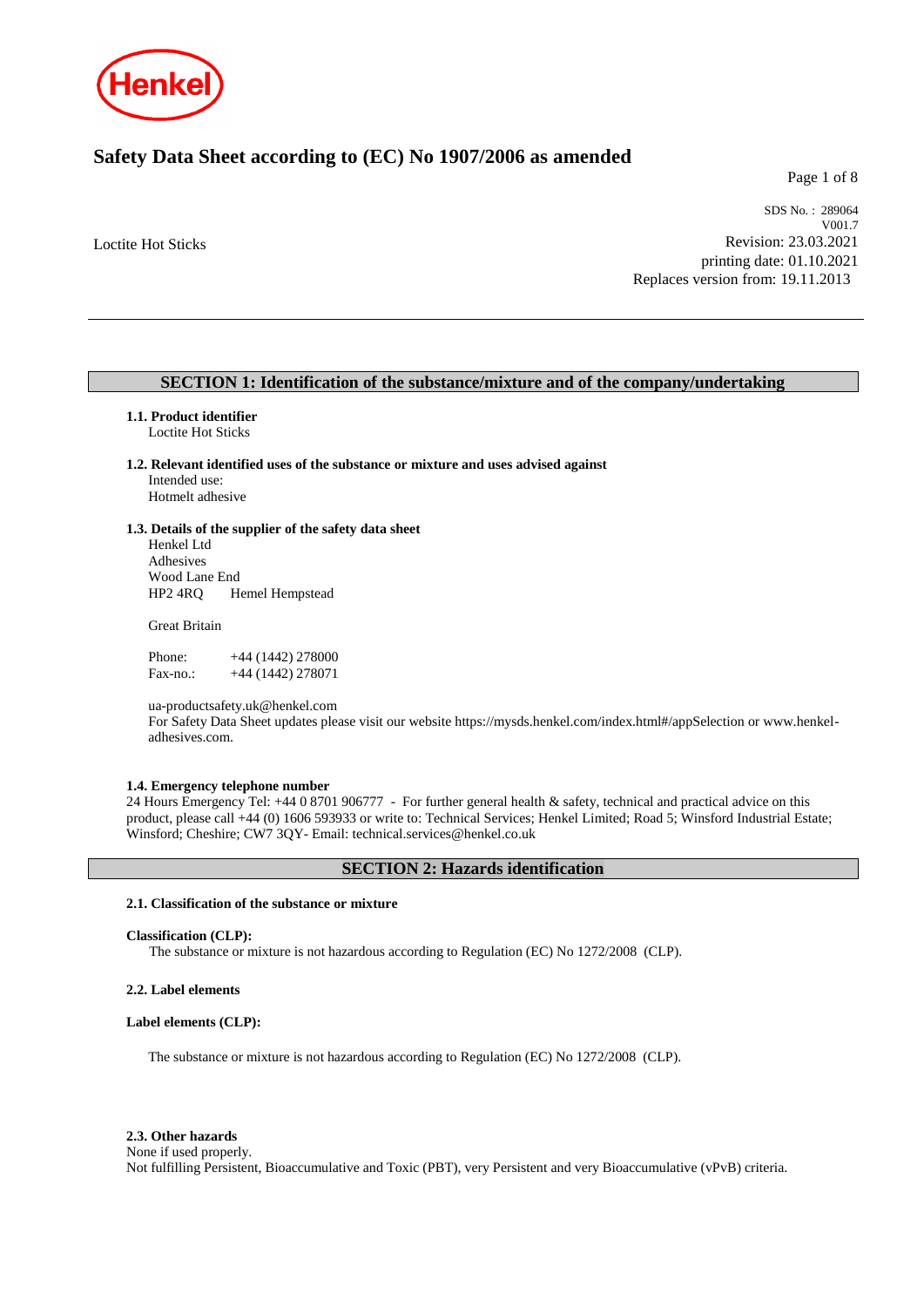# **SECTION 3: Composition/information on ingredients**

# **3.2. Mixtures**

### **General chemical description:**

Hotmelt adhesive

**Base substances of preparation:** Ethylene-vinyl acetate copolymer

Hydrocarbon resins

#### **Declaration of the ingredients according to CLP (EC) No 1272/2008:**

Contains no dangerous substances exceeding the limits of the EU-Regulation

### **SECTION 4: First aid measures**

#### **4.1. Description of first aid measures**

General information:

In case of adverse health effects seek medical advice.

Inhalation:

Move to fresh air, consult doctor if complaint persists.

Skin contact:

Molten product. After skin contact cool down immediately with cold water. Do not remove adherent product. Seek medical advice.

Eye contact: After contact with the hot melt: cool with water, seek medical attention.

Ingestion: Rinse mouth and throat. Drink 1-2 glasses of water. Seek medical advice.

# **4.2. Most important symptoms and effects, both acute and delayed**

No data available.

**4.3. Indication of any immediate medical attention and special treatment needed** See section: Description of first aid measures

### **SECTION 5: Firefighting measures**

# **5.1. Extinguishing media**

**Suitable extinguishing media:**

carbon dioxide, foam, powder, water spray jet, fine water spray

**Extinguishing media which must not be used for safety reasons:** High pressure waterjet

**5.2. Special hazards arising from the substance or mixture** In the event of a fire, carbon monoxide (CO) and carbon dioxide (CO2) can be released. **5.3. Advice for firefighters** Wear self-contained breathing apparatus. Wear protective equipment.

# **SECTION 6: Accidental release measures**

**6.1. Personal precautions, protective equipment and emergency procedures** Wear protective equipment. Avoid contact with skin and eyes.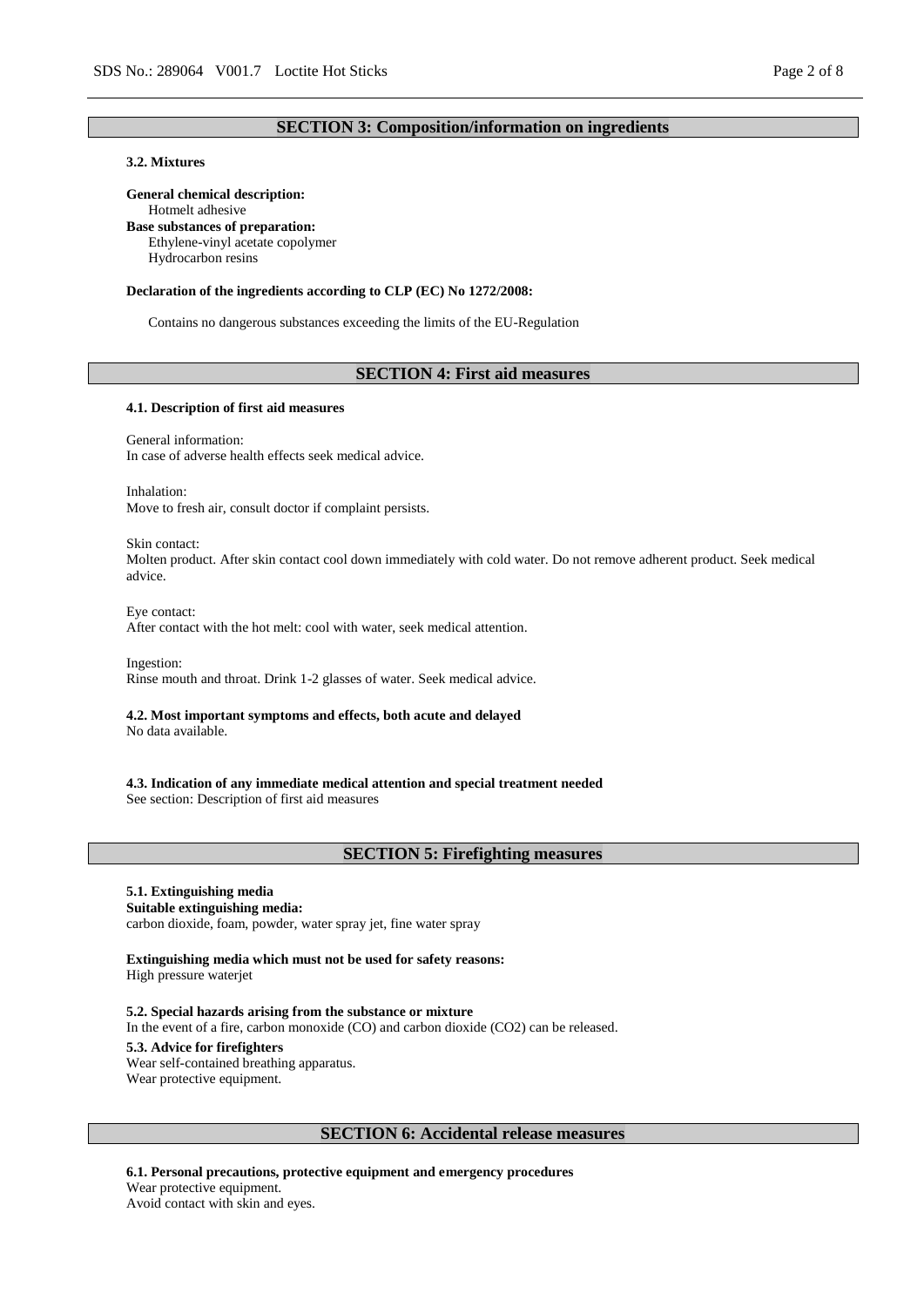#### **6.2. Environmental precautions**

Do not empty into drains / surface water / ground water.

### **6.3. Methods and material for containment and cleaning up**

Remove mechanically.

Dispose of contaminated material as waste according to Section 13.

#### **6.4. Reference to other sections**

See advice in section 8

# **SECTION 7: Handling and storage**

# **7.1. Precautions for safe handling**

Avoid skin and eye contact.

#### Hygiene measures:

Do not eat, drink or smoke while working. Wash hands before work breaks and after finishing work.

### **7.2. Conditions for safe storage, including any incompatibilities**

Store in sealed original container. Store in a cool, dry place. Protect from direct sun-light and temperature above 50°C in any case. Do not store together with food or other consumables (coffee, tea, tobacco, etc.).

### **7.3. Specific end use(s)**

Hotmelt adhesive

# **SECTION 8: Exposure controls/personal protection**

#### **8.1. Control parameters**

### **Occupational Exposure Limits**

Valid for

Great Britain

None

### **Occupational Exposure Limits**

Valid for Ireland

None

#### **Biological Exposure Indices:** None

#### **8.2. Exposure controls:**

Respiratory protection: Not needed.

Hand protection: Wear refractive gloves while working with the hot melt.

Eye protection: Not needed.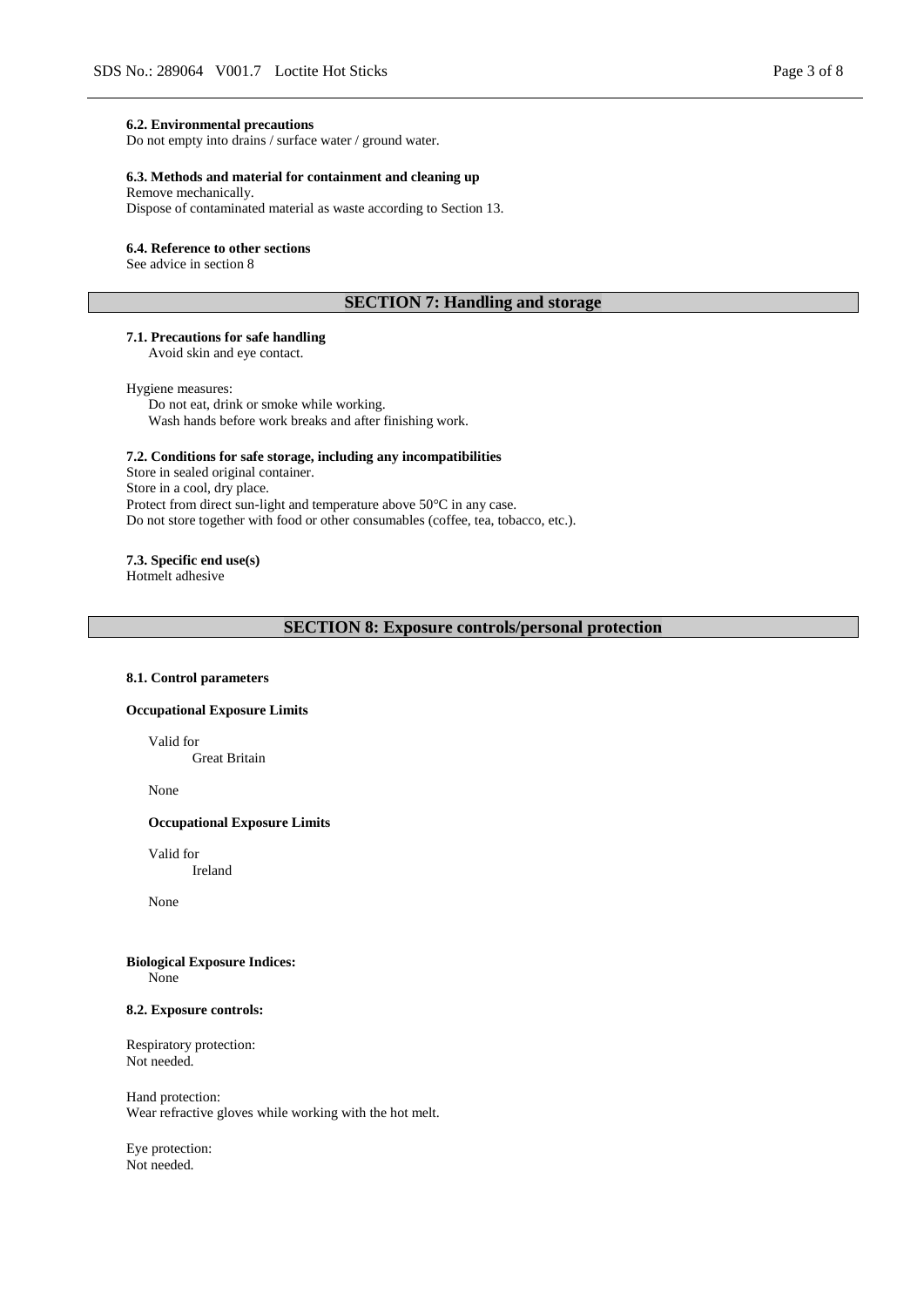# **SECTION 9: Physical and chemical properties**

# **9.1. Information on basic physical and chemical properties**

| Appearance      | cartridges                         |
|-----------------|------------------------------------|
|                 | solid                              |
|                 | transparent                        |
| Odor            | odourless                          |
| Odour threshold | No data available / Not applicable |
|                 |                                    |
|                 |                                    |

# Melting point 200 °C (392 °F)<br>Solidification temperature 200 °C (392 °F) Initial boiling point No data available / Not applicable Flash point  $\blacksquare$ <br>Flash point up to 200 °C<br>Evaporation rate  $\blacksquare$ <br>No data available / Not appl Flammability No data available / Not applicable Explosive limits No data available / Not applicable Explosive limits No data available / Not applicable<br>Vapour pressure No data available / Not applicable<br>No data available / Not applicable Vapour pressure<br>
Relative vapour density:<br>
No data available / Not applicable<br>
No data available / Not applicable<br>
No data available / Not applicable Density No data available / Not applicable<br>Bulk density No data available / Not applicable<br>No data available / Not applicable Bulk density<br>
Solubility<br>
No data available / Not applicable<br>
No data available / Not applicable<br>
No data available / Not applicable Solubility (qualitative) (23 °C (73.4 °F); Solvent: Water) Partition coefficient: n-octanol/water No data available / Not applicable Auto-ignition temperature No data available / Not applicable Decomposition temperature No data available / Not applicable Viscosity (Brookfield; 160 °C (320 °F)) Viscosity (kinematic) No data available / Not applicable Explosive properties No data available / Not applicable

#### **9.2. Other information**

pH No data available / Not applicable<br>Melting point 200 °C (392 °F) No data available / Not applicable No data available / Not applicable No data available / Not applicable No data available / Not applicable Insoluble

25.000 - 33.000 mPa.s

No data available / Not applicable Oxidising properties No data available / Not applicable

Softening point/range 87 - 97 °C (188.6 - 206.6 °F)

# **SECTION 10: Stability and reactivity**

#### **10.1. Reactivity** None if used for intended purpose.

#### **10.2. Chemical stability**

Stable under recommended storage conditions.

#### **10.3. Possibility of hazardous reactions** See section reactivity

**10.4. Conditions to avoid**

None if used for intended purpose.

**10.5. Incompatible materials** None if used properly.

**10.6. Hazardous decomposition products**

None known.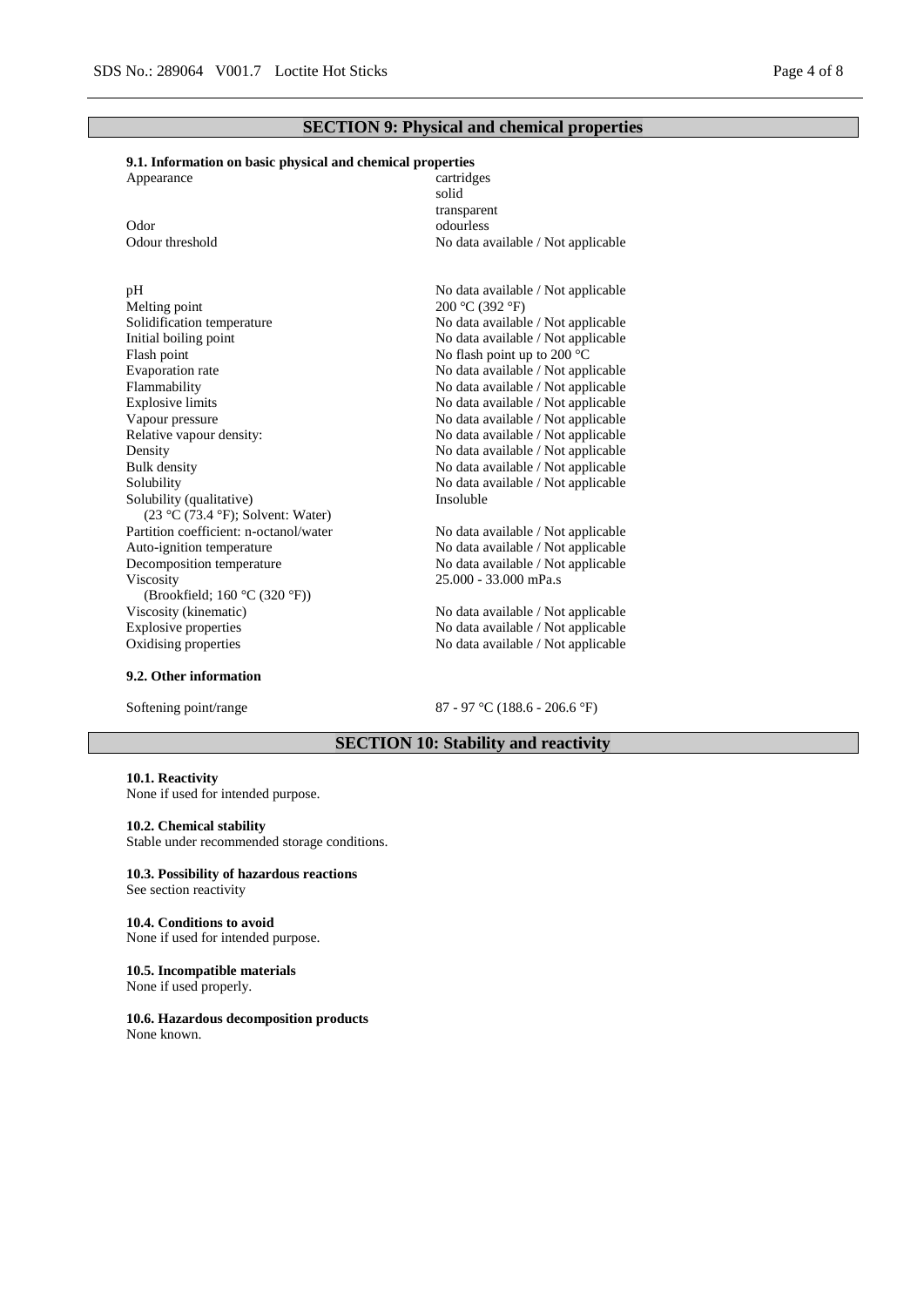# **SECTION 11: Toxicological information**

# **General toxicological information:**

To the best of our knowledge no harmful effects are to be expected if the product is handled and used properly.

### **11.1. Information on toxicological effects**

### **Acute oral toxicity:**

No data available.

### **Acute dermal toxicity:**

No data available.

#### **Acute inhalative toxicity:**

No data available.

### **Skin corrosion/irritation:**

No data available.

# **Serious eye damage/irritation:**

No data available.

### **Respiratory or skin sensitization:**

No data available.

### **Germ cell mutagenicity:**

No data available.

#### **Carcinogenicity**

No data available.

# **Reproductive toxicity:**

No data available.

# **STOT-single exposure:**

No data available.

## **STOT-repeated exposure::**

No data available.

### **Aspiration hazard:**

No data available.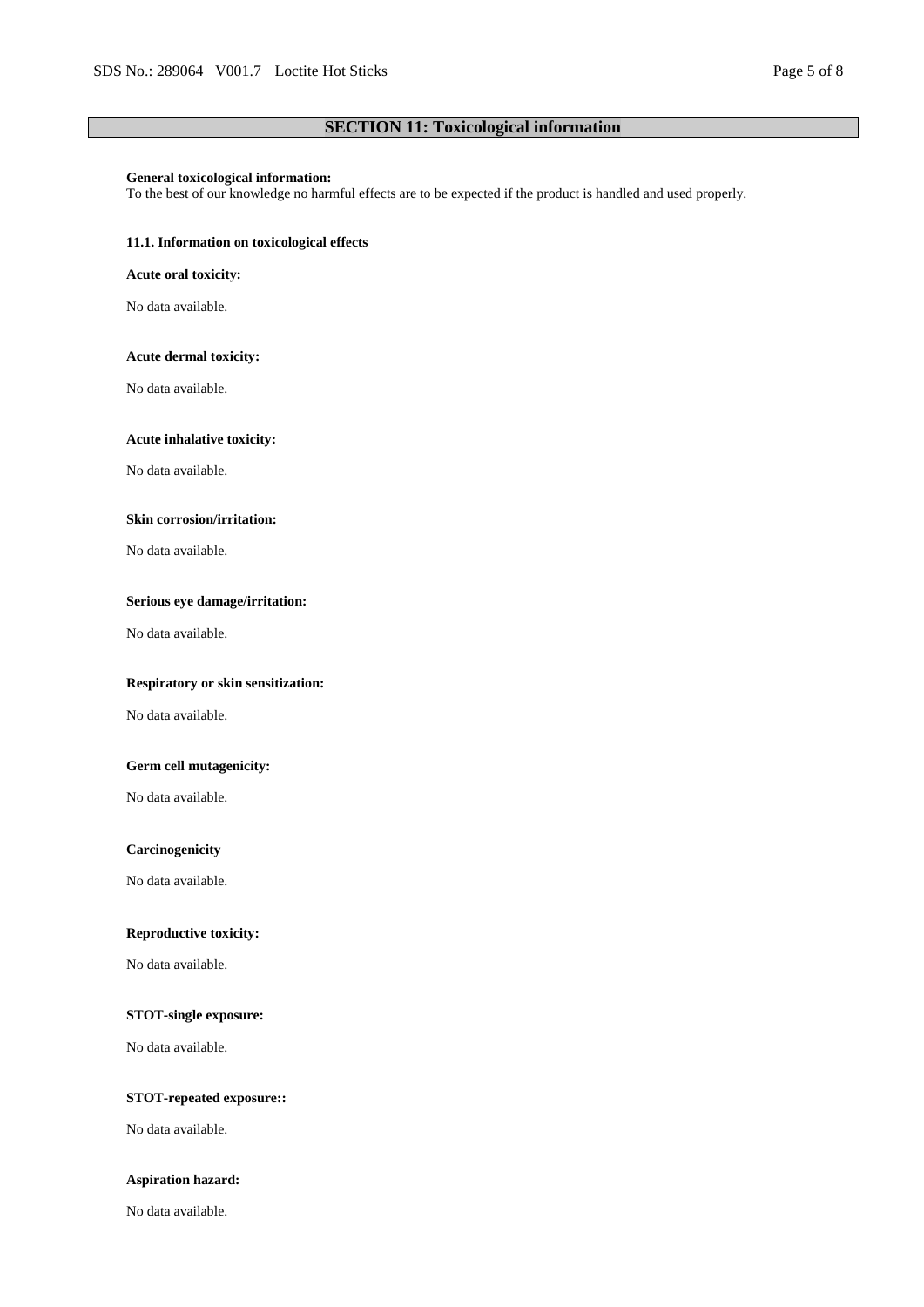# **SECTION 12: Ecological information**

#### **General ecological information:**

If used properly the product is not toxic to water organisms after hardening. Do not empty into drains, soil or bodies of water.

# **12.1. Toxicity**

### **Toxicity (Fish):**

No data available.

### **Toxicity (Daphnia):**

No data available.

# **Chronic toxicity to aquatic invertebrates**

No data available.

#### **Toxicity (Algae):**

No data available.

# **Toxicity to microorganisms**

No data available.

### **12.2. Persistence and degradability**

No data available.

# **12.3. Bioaccumulative potential**

No data available.

### **12.4. Mobility in soil**

No data available.

# **12.5. Results of PBT and vPvB assessment**

This mixture does not contain any substances that are assessed to be a PBT or vPvB.

### **12.6. Other adverse effects**

No data available.

# **SECTION 13: Disposal considerations**

### **13.1. Waste treatment methods**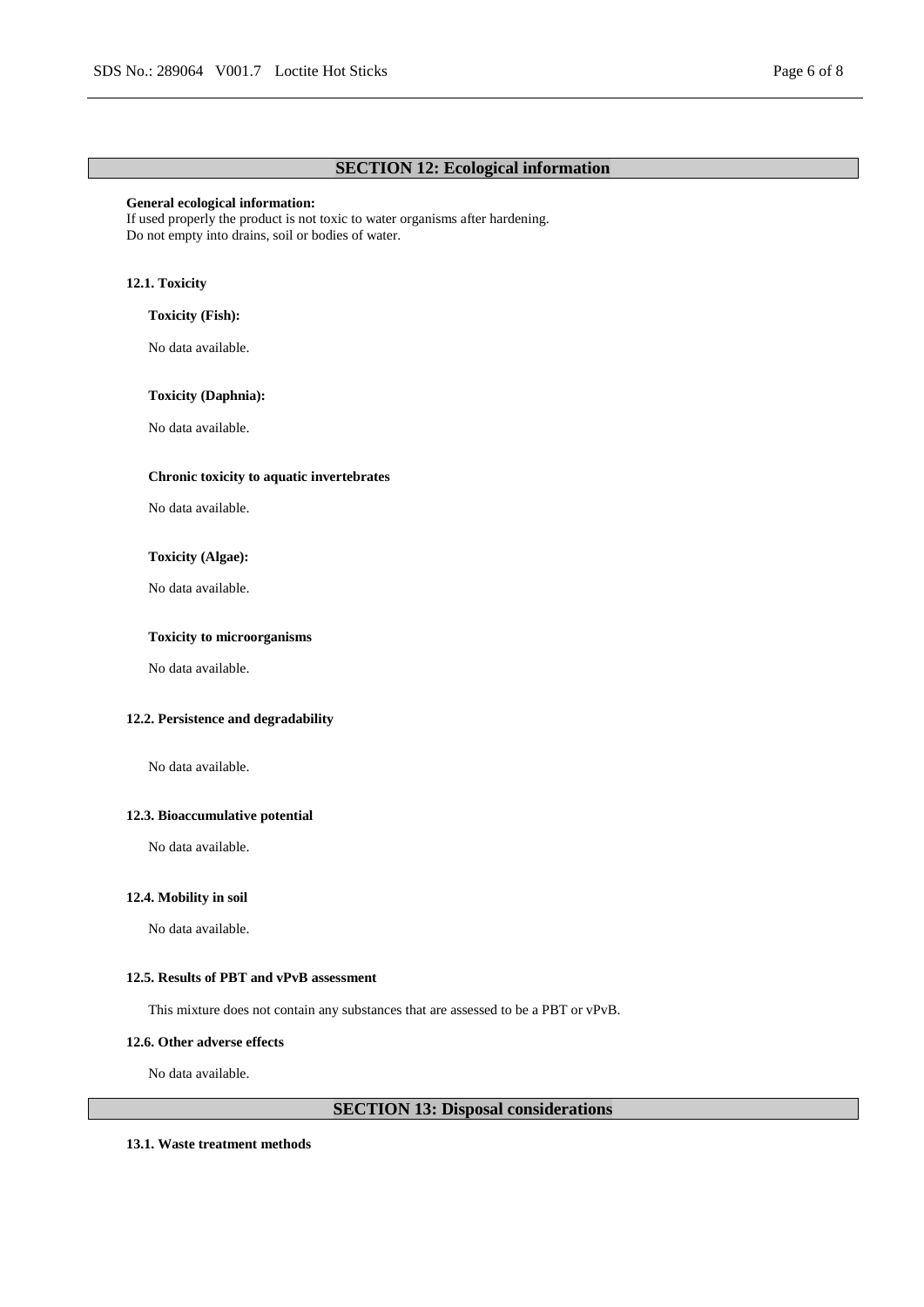#### Product disposal:

Dispose of waste and residues in accordance with local authority requirements.

Disposal of uncleaned packages: Use packages for recycling only when totally empty.

Waste code 080410

| <b>SECTION 14: Transport information</b> |                                                                    |  |
|------------------------------------------|--------------------------------------------------------------------|--|
| 14.1.                                    | <b>UN</b> number                                                   |  |
|                                          | Not hazardous according to RID, ADR, ADN, IMDG, IATA-DGR.          |  |
| 14.2.                                    | UN proper shipping name                                            |  |
|                                          | Not hazardous according to RID, ADR, ADN, IMDG, IATA-DGR.          |  |
| 14.3.                                    | Transport hazard class(es)                                         |  |
|                                          | Not hazardous according to RID, ADR, ADN, IMDG, IATA-DGR.          |  |
| 14.4.                                    | Packing group                                                      |  |
|                                          | Not hazardous according to RID, ADR, ADN, IMDG, IATA-DGR.          |  |
| 14.5.                                    | <b>Environmental hazards</b>                                       |  |
|                                          | Not hazardous according to RID, ADR, ADN, IMDG, IATA-DGR.          |  |
| 14.6.                                    | Special precautions for user                                       |  |
|                                          | Not hazardous according to RID, ADR, ADN, IMDG, IATA-DGR.          |  |
| 14.7.                                    | Transport in bulk according to Annex II of Marpol and the IBC Code |  |
|                                          | not applicable                                                     |  |

# **SECTION 15: Regulatory information**

No information available:

# **15.1. Safety, health and environmental regulations/legislation specific for the substance or mixture**

Ozone Depleting Substance (ODS) (Regulation 1005/2009/EC): Not applicable<br>Prior Informed Consent (PIC) (Regulation 649/2012/EC): Not applicable Prior Informed Consent (PIC) (Regulation 649/2012/EC): Not applicable<br>Persistent Organic Pollutants (POPs) (Regulation 2019/1021/EC) : Not applicable Persistent Organic Pollutants (POPs) (Regulation 2019/1021/EC) :

# **EU. REACH, Annex XVII, Marketing and Use Restrictions (Regulation 1907/2006/EC):** Not applicable

#### **15.2. Chemical safety assessment**

A chemical safety assessment has not been carried out.